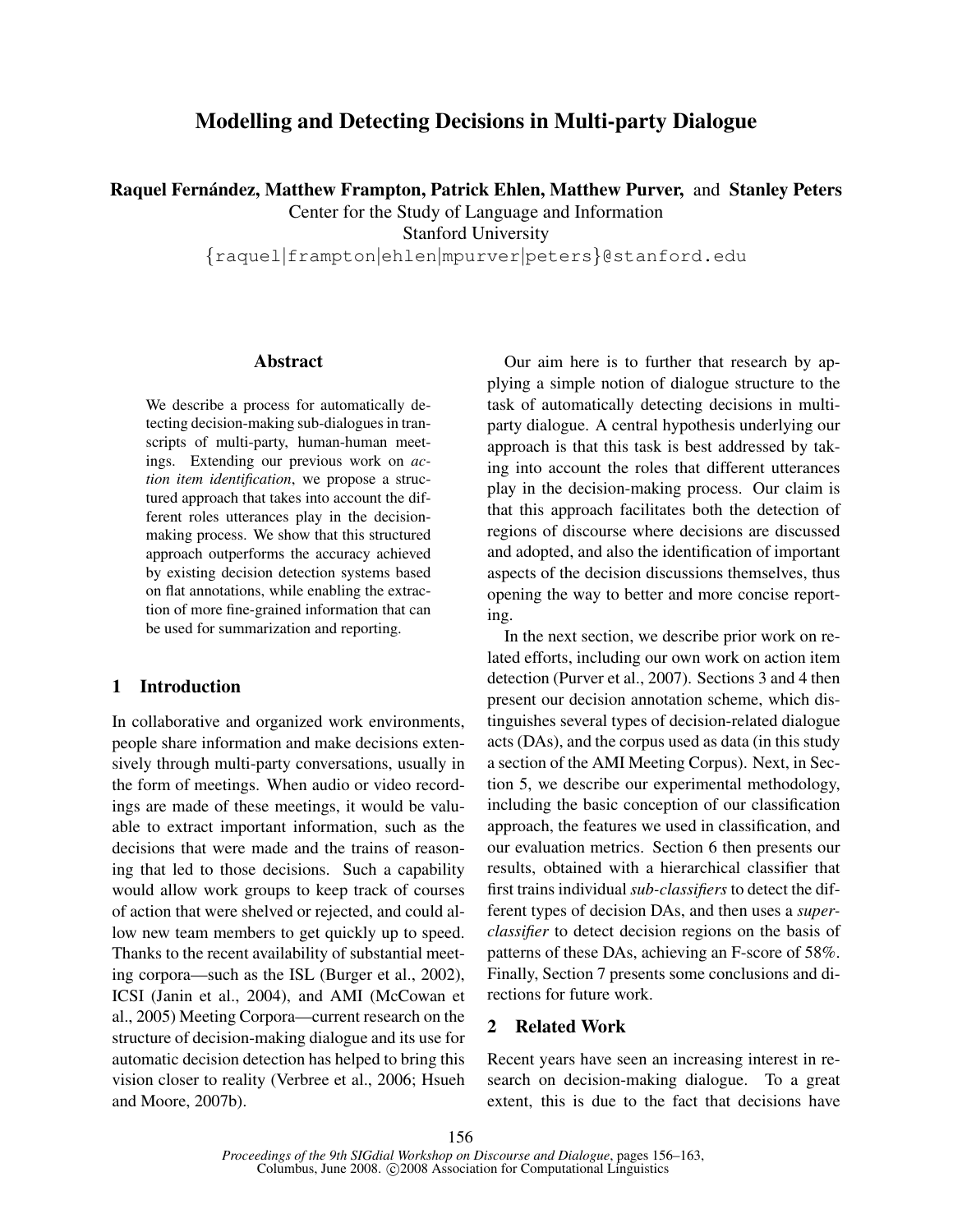been shown to be a key aspect of meeting speech. User studies (Lisowska et al., 2004; Banerjee et al., 2005) have shown that participants regard decisions as one of the most important outputs of a meeting, while Whittaker et al. (2006) found that the development of an automatic decision detection component is critical to the re-use of meeting archives. Identifying decision-making regions in meeting transcripts can thus be expected to support development of a wide range of applications, such as automatic meeting assistants that process, understand, summarize and report the output of meetings; meeting tracking systems that assist in implementing decisions; and group decision support systems that, for instance, help in constructing group memory (Romano and Nunamaker, 2001; Post et al., 2004; Voss et al., 2007).

Previously researchers have focused on the interactive aspects of argumentative and decisionmaking dialogue, tackling issues such as the detection of agreement and disagreement and the level of emotional involvement of conversational participants (Hillard et al., 2003; Wrede and Shriberg, 2003; Galley et al., 2004; Gatica-Perez et al., 2005). From a perhaps more formal perspective, Verbree et al. (2006) have created an argumentation scheme intended to support automatic production of argument structure diagrams from decision-oriented meeting transcripts. Only Hsueh and Moore (2007a; 2007b), however, have specifically investigated the automatic detection of decisions.

Using the AMI Meeting Corpus, Hsueh and Moore (2007b) attempt to identify the dialogue acts (DAs) in a meeting transcript that are "decisionrelated". The authors define these DAs on the basis of two kinds of manually created summaries: an extractive summary of the whole meeting, and an abstractive summary of the decisions made in the meeting. Those DAs in the extractive summary that support any of the decisions in the abstractive summary are then manually tagged as decision-related DAs. They trained a Maximum Entropy classifier to recognize this single DA class, using a variety of lexical, prosodic, dialogue act and topical features. The F-score they achieved was 0.35, which gives a good indication of the difficulty of this task.

In our previous work (Purver et al., 2007), we attempted to detect a particular kind of decision common in meetings, namely *action items*—public commitments to perform a given task. In contrast to the approach adopted by Hsueh and Moore (2007b), we proposed a hierarchical approach where individual classifiers were trained to detect distinct action item-related DA classes (*task description*, *timeframe*, *ownership* and *agreement*) followed by a super-classifier trained on the hypothesized class labels and confidence scores from the individual classifiers that would detect clusters of multiple classes. We showed that this structured approach produced better classification accuracy (around 0.39 F-score on the task of detecting action item regions) than a flat-classifier baseline trained on a single action item DA class (around 0.35 F-score).

In this paper we extend this approach to the more general task of detecting decisions, hypothesizing that—as with action items—the dialogue acts involved in decision-making dialogue form a rather heterogeneous set, whose members co-occur in particular kinds of patterns, and that exploiting this richer structure can facilitate their detection.

# 3 Decision Dialogue Acts

We are interested in identifying the main conversational units in a decision-making process. We expect that identifying these units will help in detecting regions of dialogue where decisions are made (*decision sub-dialogues*), while also contributing to identification and extraction of specific decisionrelated bits of information.

Decision-making dialogue can be complex, often involving detailed discussions with complicated argumentative structure (Verbree et al., 2006). Decision sub-dialogues can thus include a great deal of information that is potentially worth extracting. For instance, we may be interested in knowing what a decision is about, what alternative proposals were considered during the decision process, what arguments were given for and against each of them, and last but not least, what the final resolution was.

Extracting these and other potential decision components is a challenging task, which we do not intend to fully address in this paper. This initial study concentrates on three main components we believe constitute the backbone of decision sub-dialogues. A typical decision sub-dialogue consists of three main components that often unfold in sequence. (a)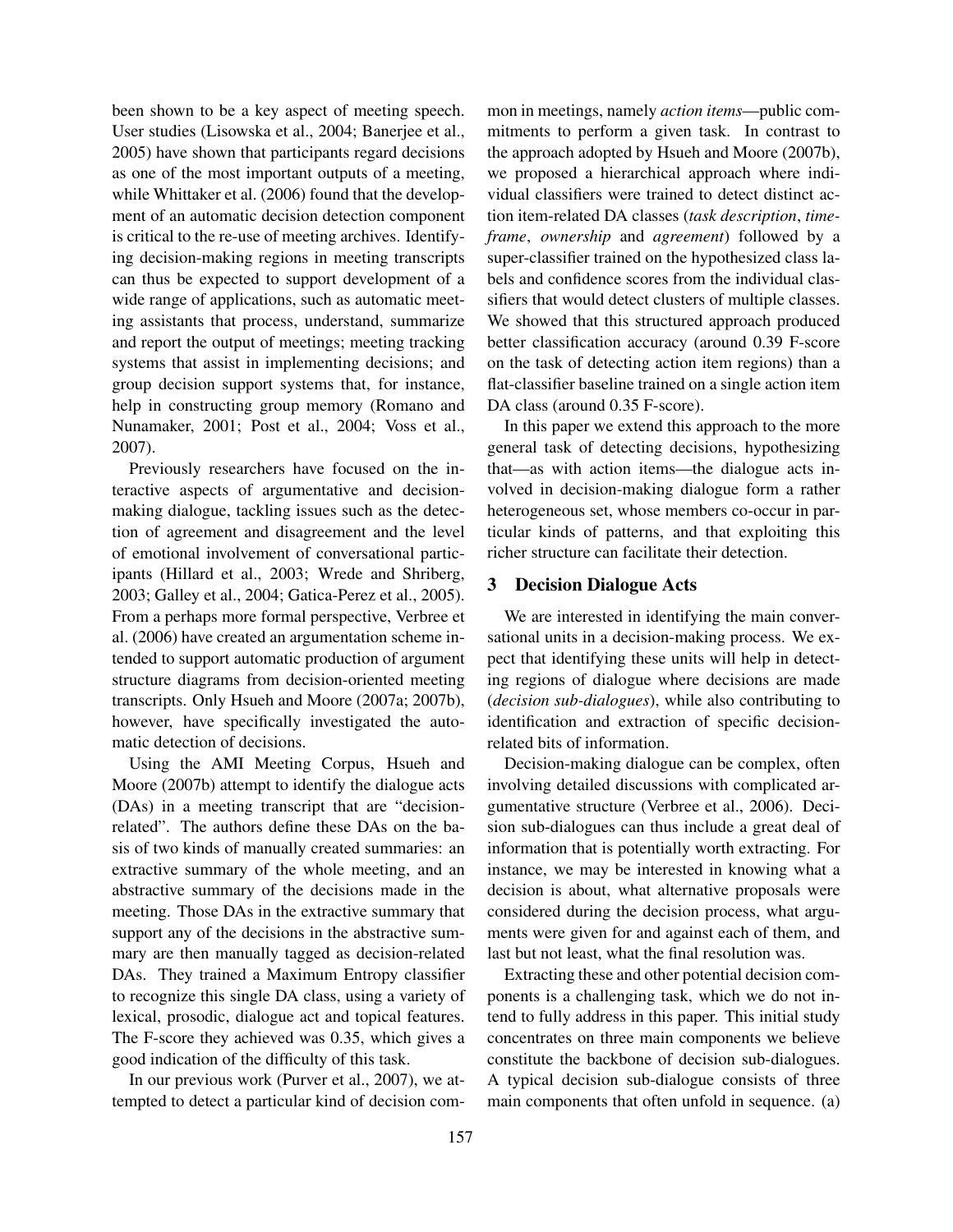| key          | <b>DDA</b> class | description                                                       |  |  |  |  |  |
|--------------|------------------|-------------------------------------------------------------------|--|--|--|--|--|
|              | issue            | utterances introducing the issue or topic under discussion        |  |  |  |  |  |
| R            | resolution       | utterances containing the decision that is adopted                |  |  |  |  |  |
| RP           | $-proposal$      | - utterances where the decision adopted is proposed               |  |  |  |  |  |
| <b>RR</b>    | $- restatement$  | - utterances where the decision adopted is confirmed or restated  |  |  |  |  |  |
| $\mathbf{A}$ | agreement        | utterances explicitly signalling agreement with the decision made |  |  |  |  |  |

Table 1: Set of decision dialogue act (DDA) classes

A topic or issue that requires some sort of conclusion is initially raised. (b) One or more proposals are considered. And (c) once some sort of agreement is reached upon a particular resolution, a decision is adopted.

Dialogue act taxonomies often include tags that can be decision-related. For instance, the DAMSL taxonomy (Core and Allen, 1997) includes the tags agreement and commit, as well as a tag open-option for utterances that "suggest a course of action". Similarly, the AMI DA scheme<sup>1</sup> incorporates tags like suggest, elicit-offer-or-suggestion and assess. These tags are however very general and do not capture the distinction between decisions and more general suggestions and commitments.<sup>2</sup> We therefore devised a decision annotation scheme that classifies utterances according to the role they play in the process of formulating and agreeing on a decision. Our scheme distinguishes among three main decision dialogue act (DDA) classes: *issue* (*I*), *resolution* (*R*), and *agreement* (*A*). Class *R* is further subdivided into *resolution proposal* (*RP*) and *resolution restatement* (*RR*). A summary of the classes is given in Table 1.

Annotation of the *issue* class includes any utterances that introduce the topic of the decision discussion. For instance, in example (1) below, the utterances *"Are we going to have a backup?"* and *"But would a backup really be necessary?"* are tagged as *I*. The classes *RP* and *RR* are used to annotate those utterances that specify the resolution adopted—i.e. the decision made. Annotation with the class *RP* includes any utterances where the resolution is initially proposed (like the utterance *"I think maybe we could just go for the kinetic energy. . . "*). Sometimes decision discussions include utterances that sum up the resolution adopted, like the utterance *"Okay, fully kinetic energy"* in (1). This kind of utterance is tagged with the class *RR*. Finally, the *agreement* class includes any utterances in which participants agree with the (proposed) resolution, like the utterances *"Yeah"* and *"Good"* as well as *"Okay"* in dialogue (1).

- (1) A: Are we going to have a backup? Or we do just–
	- B: But would a backup really be necessary?
	- A: I think maybe we could just go for the kinetic energy and be bold and innovative.
	- C: Yeah.
	- B: I think– yeah.
	- A: It could even be one of our selling points.
	- C: Yeah –*laugh*–.
	- D: Environmentally conscious or something.
	- A: Yeah.
	- B: Okay, fully kinetic energy.
	- $D: Good.<sup>3</sup>$

Note that an utterance can be assigned to more than one of these classes. For instance, the utterance *"Okay, fully kinetic energy"* is annotated both as *RR* and *A*. Similarly, each decision sub-dialogue may contain more than one utterance corresponding to each class, as we saw above for *issue*. While we do not a priori require each of these classes to be present for a set of utterances to be considered a decision sub-dialogue, all annotated decision subdialogues in our corpus include the classes *I*, *RP* and *A*. The annotation process and results are described in detail in the next section.

 ${}^{1}$ A full description of the AMI Meeting Corpus DA scheme is available at http://mmm.idiap.ch/private/ami/ annotation/dialogue acts manual 1.0.pdf, after free registration.

<sup>2</sup>Although they can of course be used to aid the identification process—see Section 5.3.

<sup>&</sup>lt;sup>3</sup>This example was extracted from the AMI dialogue ES2015c and has been modified slightly for presentation purposes.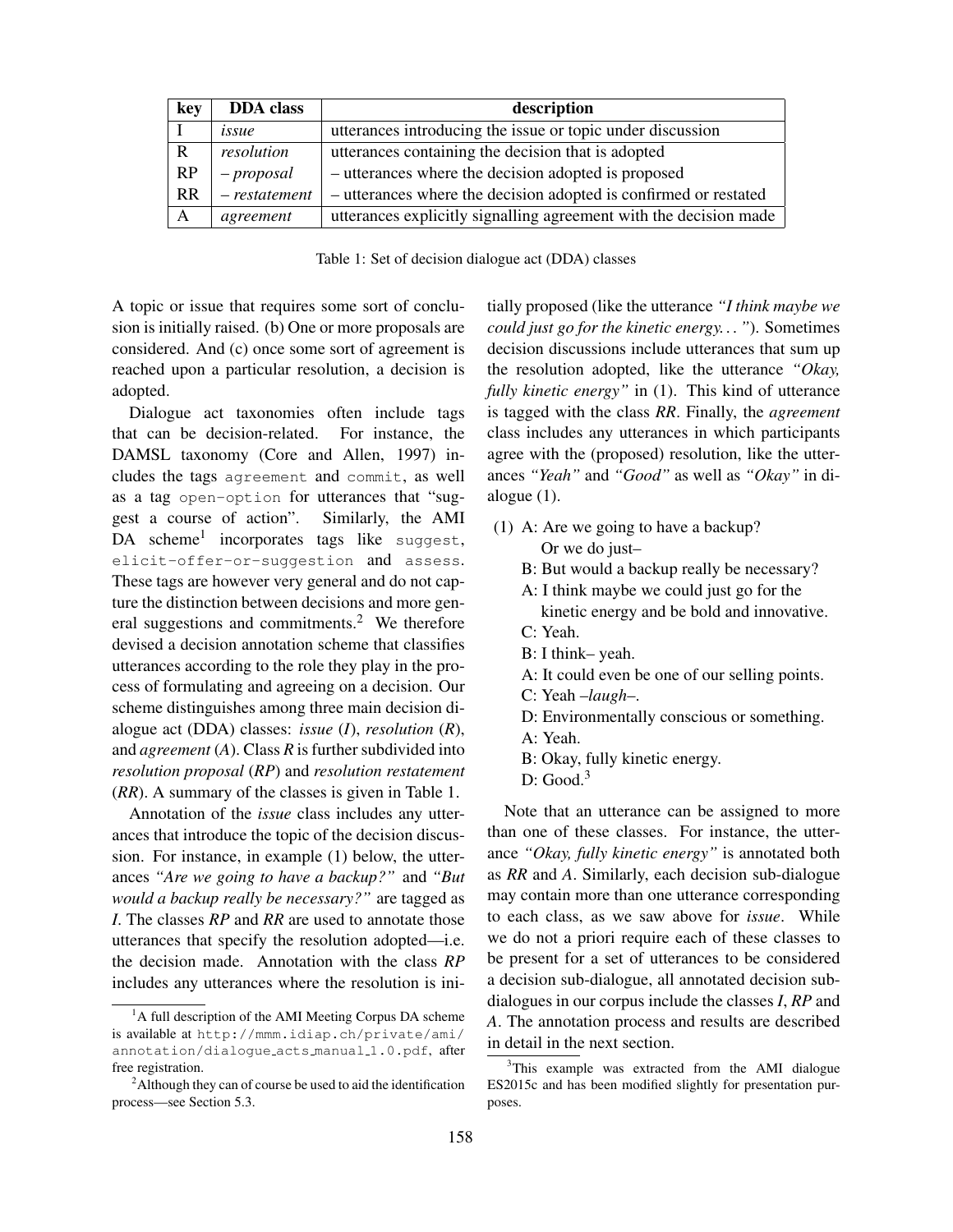### 4 Data: Corpus & Annotation

In this study, we use 17 meetings from the AMI Meeting Corpus (McCowan et al., 2005), a publicly available corpus of multi-party meetings containing both audio recordings and manual transcriptions, as well as a wide range of annotated information including dialogue acts and topic segmentation. Conversations are all in English, but they can include native and non-native English speakers. All meetings in our sub-corpus are driven by an elicitation scenario, wherein four participants play the role of *project manager*, *marketing expert*, *interface designer*, and *industrial designer* in a company's design team. The overall sub-corpus makes up a total of 15,680 utterances/dialogue acts (approximately 920 per meeting). Each meeting lasts around 30 minutes.

Two authors annotated 9 and 10 dialogues each, overlapping on two dialogues. Inter-annotator agreement on these two dialogues was similar to (Purver et al., 2007), with *kappa* values ranging from 0.63 to 0.73 for the four DDA classes. The highest agreement was obtained for class *RP* and the lowest for class *A*. 4

On average, each meeting contains around 40 DAs tagged with one or more of the DDA subclasses in Table 1. DDAs are thus very sparse, corresponding to only 4.3% of utterances. When we look at the individual DDA sub-classes this is even more pronounced. Utterances tagged as *issue* make up less than 0.9% of utterances in a meeting, while utterances annotated as *resolution* make up around 1.4%—1% corresponding to *RP* and less than 0.4% to *RR* on average. Almost half of DDA utterances (slightly over 2% of all utterances on average) are tagged as belonging to class *agreement*.

We compared our annotations with the annotations of Hsueh and Moore (2007b) for the 17 meetings of our sub-corpus. The overall number of utterances annotated as decision-related is similar in the two studies: 40 *vs*. 30 utterances per meeting on average, respectively. However, the overlap of the annotations is very small leading to negative *kappa* scores. As shown in Figure 1, only 12.22% of ut-



Figure 1: Overlap with AMI annotations

terances tagged with one of our DDA classes correspond to an utterance annotated as decision-related by Hsueh & Moore. While presumably this is a consequence of our different definitions for DDAs, it seems also partially due to the fact that sometimes we disagreed about where decisions were being made. Most of the overlap is found with utterances tagged as *resolution* (*RP* or *RR*). Around 32% of utterances tagged as *resolution* overlap with AMI DDAs, while the overlap with utterances annotated as *issue* and *agreement* is substantially lower around 7% and 1.5%, respectively. This is perhaps not surprising given their definition of a "decisionrelated" DA (see Section 2). Classes like *issue* and especially *agreement* shape the interaction patterns of decision-sub-dialogues, but are perhaps unlikely to appear in an extractive summary.<sup>5</sup>

## 5 Experiments

## 5.1 Classifiers

Our hierarchical approach to decision detection involves two steps:

- 1. We first train one independent *sub-classifier* for the identification of each of our DDA classes, using features derived from the properties of the utterances in context (see below).
- 2. To detect decision sub-dialogues, we then train a *super-classifier*, whose features are the hypothesized class labels and confidence scores

<sup>4</sup>The annotation guidelines we used are available online at http://godel.stanford.edu/twiki/bin/ view/Calo/CaloDecisionDiscussionSchema

 $5$ Although, as we shall see in Section 6.2, they contribute to improve the detection of decision sub-dialogues and of other DDA classes.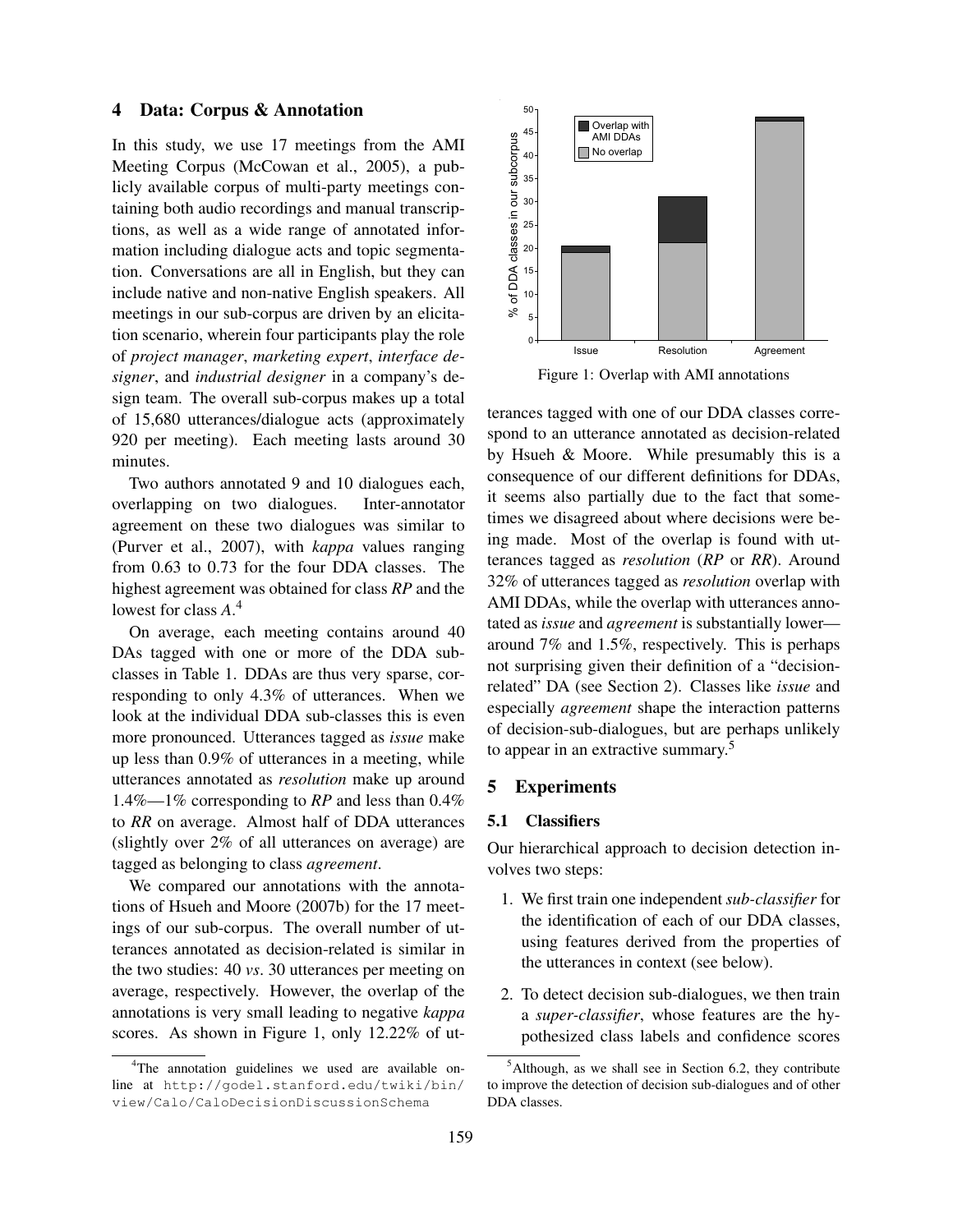from the sub-classifiers, over a suitable window.<sup>6</sup>

The super-classifier is then able to "correct" the DDA classes hypothesized by the sub-classifiers on the basis of richer contextual information: if a DA is classified as positive by a sub-classifier, but negative by the super-classifier, then this sub-classification is "corrected", i.e. it is changed to negative. Hence this hierarchical approach takes advantage of the fact that within decision sub-dialogues, our DDAs can be expected to co-occur in particular types of patterns.

We use the linear-kernel support vector machine classifier SVMlight (Joachims, 1999) in all classification experiments.

## 5.2 Evaluation

In all cases we perform 17-fold cross-validation, each fold training on 16 meetings and testing on the remaining one.

We can evaluate the performance of our approach at three levels: the accuracy of the sub-classifiers in detecting each of the DDA classes, the accuracy obtained in detecting DDA classes after the output of the sub-classifiers has been corrected by the superclassifier, and the accuracy of the super-classifier in detecting decision sub-dialogues. For the DDA identification task (both uncorrected and corrected) we use the same lenient-match metric as Hsueh and Moore (2007b), which allows a margin of 20 seconds preceding and following a hypothesized DDA.<sup>7</sup> We take as reference the results they obtained on detecting their decision-related DAs.

For the evaluation of the decision sub-dialogue detection task, we follow (Purver et al., 2007) and use a windowed metric that divides the dialogue into 30-second windows and evaluates on a per window basis. As a baseline for this task, we compare the performance of our hierarchical approach to a flat classification approach, first using the flat annotations of Hsueh and Moore (2007a) that only include a single DDA class, and second using our annotations, but for the binary classification of whether an utterance is decision-related or not, without distinguishing among our DDA sub-classes.

#### 5.3 Features

To train the DDA sub-classifiers we extracted utterance features similar to those used by Purver et al. (2007) and Hsueh and Moore (2007b): lexical unigrams and durational and locational features from the transcripts; prosodic features extracted from the audio files using Praat (Boersma, 2001); general DA tags and speaker information from the AMI annotations; and contextual features consisting of the same set of features from immediately preceding and following utterances. Table 2 shows the full feature set.

| Lexical   | unigrams after text normalization     |  |  |  |  |  |  |
|-----------|---------------------------------------|--|--|--|--|--|--|
| Utterance | length in words, duration in seconds, |  |  |  |  |  |  |
|           | percentage of meeting                 |  |  |  |  |  |  |
| Prosodic  | pitch & intensity min/max/mean/dev,   |  |  |  |  |  |  |
|           | pitch slope, num of voice frames      |  |  |  |  |  |  |
| DA        | AMI dialogue act class                |  |  |  |  |  |  |
| Speaker   | speaker id & AMI speaker role         |  |  |  |  |  |  |
| Context   | features as above for utterances      |  |  |  |  |  |  |
|           | $u + (-1, u + (-5))$                  |  |  |  |  |  |  |

Table 2: Features for decision DA detection

#### 6 Results

#### 6.1 Baseline

On the task of detecting decision-related DAs, Hsueh and Moore (2007b) report an F-score of 0.33 when only lexical features are employed. Using a combination of different features allows them to boost the score to 0.35. Although the differences both in definition and prior distribution between their DAs and our DDA classes make direct comparisons unstraightforward (see Sec. 4), we consider this result a baseline for the DDA detection task.

As a baseline system for the decision subdialogue detection task, we use a flat classifier trained on the word unigrams of the current utterance (lexical features) and the unigrams of the immediately preceding and following utterances (+/- 1-utterance context). Table 3 shows the accuracy per 30-second window obtained when a flat classifier is applied to AMI annotations and to our own annotations, respectively. $8$  In general, the flat classifiers yield high recall (over 90%) but rather low precision (below 35%).

<sup>&</sup>lt;sup>6</sup>The width of this window is estimated from the training data and corresponds to the average length in utterances of a decision sub-dialogue—25 in our sub-corpus.

 $<sup>7</sup>$ Note that here we only give credit for hypotheses based on</sup> a 1–1 mapping with the gold-standard labels.

 $8$ Note that the task of detecting decision sub-dialogues is not directly addressed by (Hsueh and Moore, 2007b).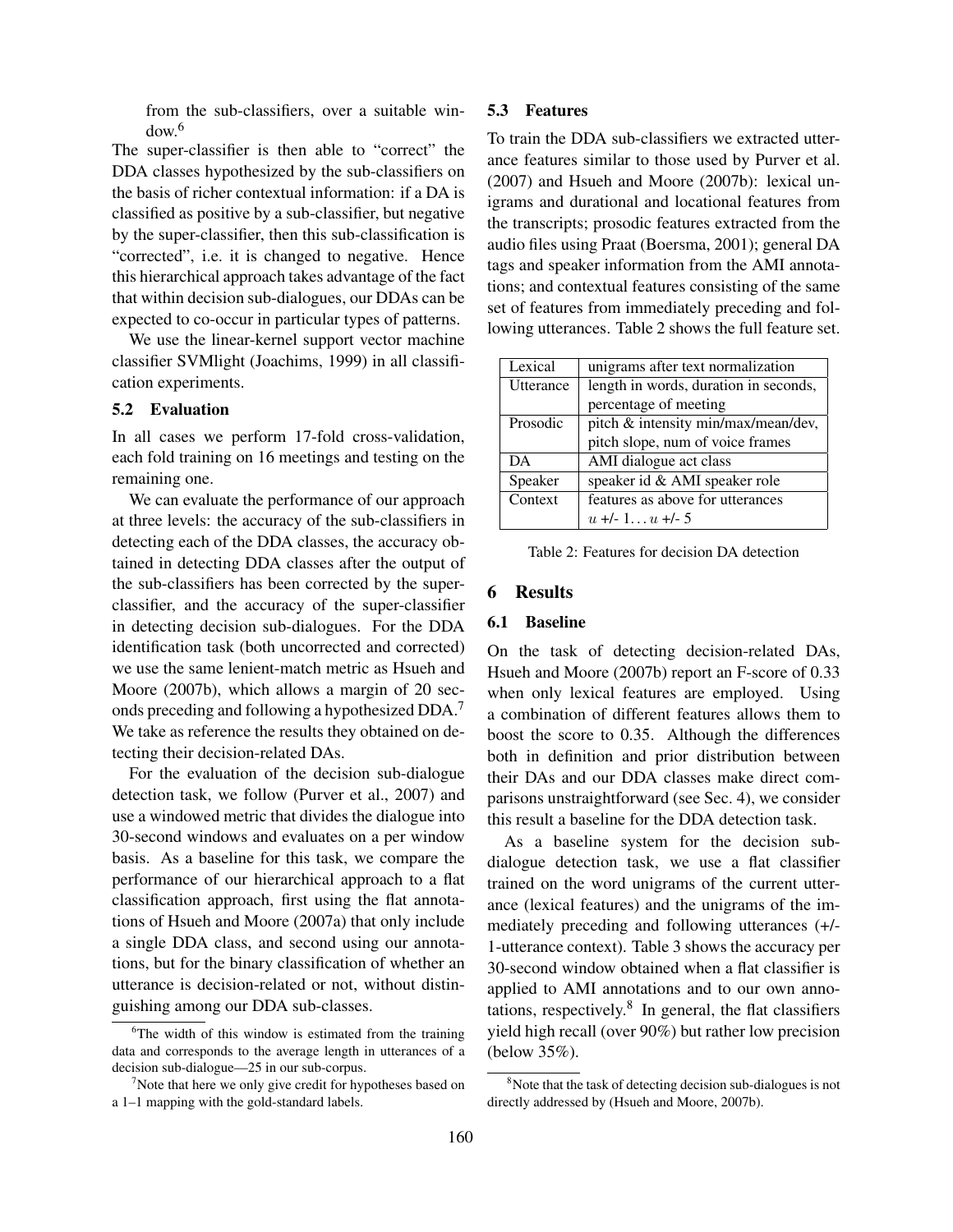As can be seen, using our DA annotations (CALO DDAs) with all sub-classes merged into a single class yields better results than using the AMI DDA flat annotations. The reasons behind this result are not entirely obvious. In principle, our annotated DDAs are by definition less homogeneous than the AMI DDAs, which could lead to a lower performance in a simple binary approach. It seems however that the regions that contain our DDAs are easier to detect than the regions that contain AMI DDAs.

| Flat classifier $\parallel$ Re |      | Pr  | F1  |
|--------------------------------|------|-----|-----|
| AMI DDAs                       | - 97 | .21 | .34 |
| <b>CALO DDAs</b>               | .96  | .34 | .50 |

Table 3: Flat classifiers with lexical features and +/–1 utterance context

# 6.2 Hierarchical Results

Performance of the hierarchical classifier with lexical features and +/- 1-utterance context is shown in Table 4. The results of the super-classifier can be compared directly to the baseline flat classifier of Table 3. We can see that the use of the superclassifier to detect decision sub-dialogues gives a significantly improved performance over the flat approach. This is despite low sub-classifier performance, especially for the classes with very low frequency of occurrence like *RR*. Precision for decision sub-dialogue detection improves around 0.5 points  $(p < 0.05$  on an paired *t*-test), boosting F-scores to 0.55 ( $p < 0.05$ ). The drop in recall from 0.96 to 0.91 is not statistically significant.

|    |     | sub-classifiers | super      |      |     |
|----|-----|-----------------|------------|------|-----|
|    |     | RP              | classifier |      |     |
| Re | .25 | .44             | .09        | .88  | .91 |
| Pr | .21 | .24             | .14        | .18  | .39 |
| F1 | .23 | -31             | -11        | . 30 | .55 |

Table 4: Hierarchical classifier with lexical features and +/–1-utterance context

We investigated whether we could improve results further by using additional features, and found that we could. The best results obtained with the hierarchical classifier are shown in Table 5. We applied feature selection to the features shown in Table 2 using *information gain* and carried out several trial classifier experiments. Like Purver et al. (2007) and (Hsueh and Moore, 2007b), we found that lexical features increase classifier performance the most.

As DA features, we used the AMI DA tags elicit-assessment, suggest and assess for classes *I* and *A*; and tags suggest, fragment and stall, for classes *RP* and *RR*. Only the DA features for the *Resolution* sub-classes (*RP* and *RR*) gave significant improvements ( $p < 0.05$ ). Utterance and speaker features were found to improve the recall of the sub-classes significantly ( $p < 0.05$ ), and the precision of the super-classifier ( $p < 0.05$ ). As for prosodic information, we found minimum and maximum intensity to be the most generally predictive, but although these features increased recall, they caused precision and F-scores to decrease.

When we experimented with contextual features (i.e. features from utterances before and after the current dialogue act), we only found lexical contextual features to be useful. With the current dataset, for classes *I*, *RP* and *RR*, the optimal amount of lexical contextual information turned out to be +/- 1 utterances, while for class *A* increasing the amount of lexical contextual information to +/-5 utterances yielded better results, boosting both precision and F-score ( $p < 0.05$ ). Speaker, utterance, DA and prosodic contextual features gave no improvement.

The scores on the left hand side of Table 5 show the best results obtained with the sub-classifiers for each of the DDA classes. We found however that the super-classifier was able to improve over these results by correcting the hypothesized labels on the basis of the DDA patterns observed in context (see the corrected results on Table 5). In particular, precision increased from 0.18 to 0.20 for class *I* and from 0.28 to 0.31 for class *RP* (both results are statistically significant,  $p < 0.05$ ). Our best F-score for class *RP* (which is the class with the highest overlap with AMI DDAs) is a few points higher than the one reported in (Hsueh and Moore, 2007b)—0.38 *vs*. 0.35, respectively.

Next we investigated the contribution of the class *agreement*. Although this class is not as informative for summarization and reporting as the other DDA classes, it plays a key role in the interactive process that shapes decision sub-dialogues. Indeed, including this class helps to detect other more contentful DDA classes such as *issue* and *resolution*.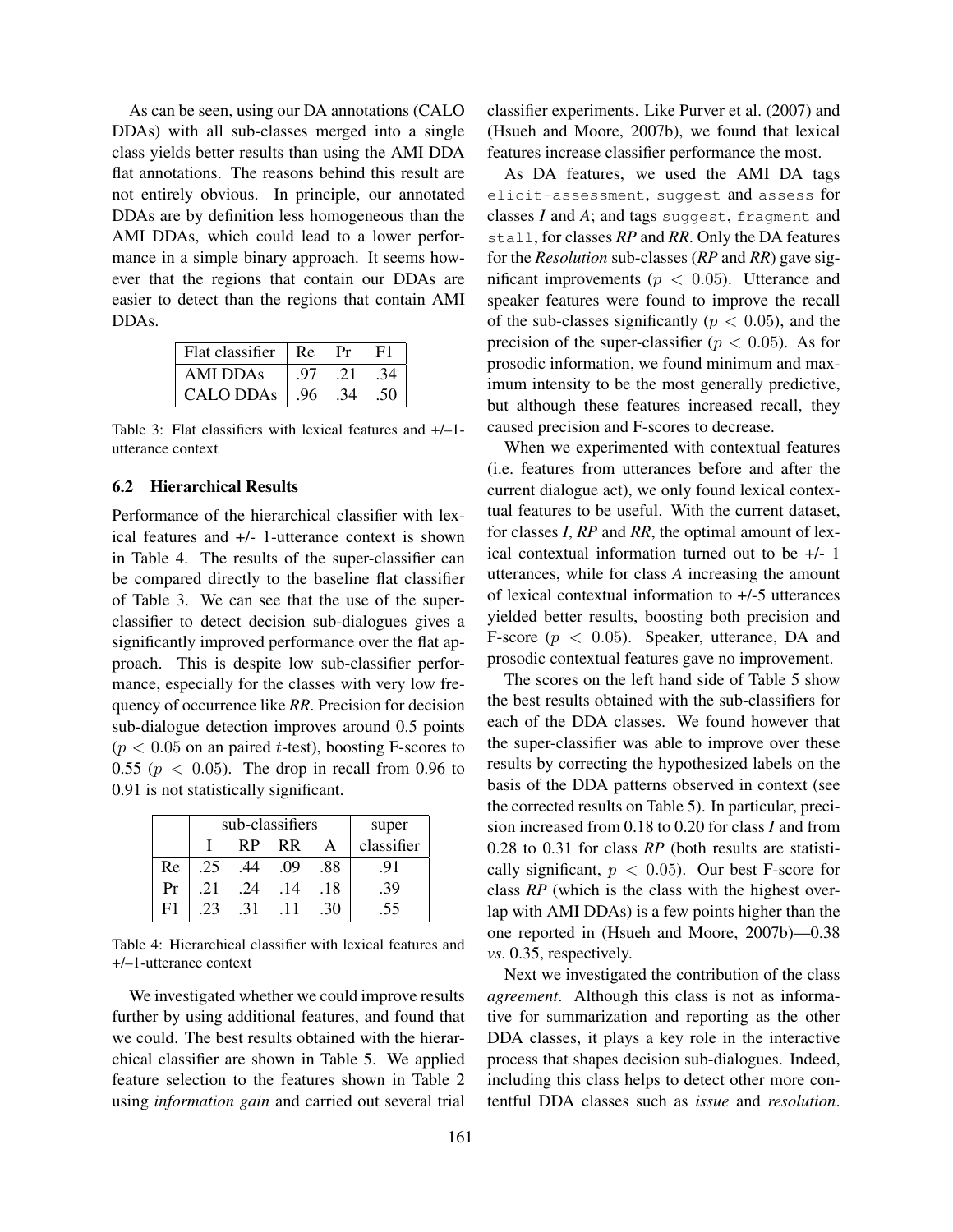|  |  |  |  | sub-classifiers corr. sub-classifiers corr. sub. w/o A super super |  |  |  |  |  |  |  |                                                                                                                     |     |
|--|--|--|--|--------------------------------------------------------------------|--|--|--|--|--|--|--|---------------------------------------------------------------------------------------------------------------------|-----|
|  |  |  |  |                                                                    |  |  |  |  |  |  |  | I RP RR A    I RP RR A    I RP RR    w/o A    with A                                                                |     |
|  |  |  |  |                                                                    |  |  |  |  |  |  |  | Re 3.45 .48 .18 .43 .48 .18 .55 .43 .48 .18 .43 .49 .45                                                             | .88 |
|  |  |  |  |                                                                    |  |  |  |  |  |  |  | $Pr \  .18 \quad .28 \quad .14 \quad .30 \  .20 \quad .31 \quad .14 \quad .30 \  .18 \quad .30 \quad .14 \  .36 \ $ | .43 |
|  |  |  |  |                                                                    |  |  |  |  |  |  |  | F1 25 .36 .16 .39 .16 .39 .16 .39 .26 .37 .16 .52 .52                                                               | .58 |

Table 5: Hierarchical classifier with uncorrected and corrected results for sub-classifiers, with and w/o class A; lexical, utterance, and speaker features; +/–1-utt lexical context for I-RP-RR and +/–5-utt lexical context for A.

Table 5 also shows the results obtained with the hierarchical classifier when class *A* is ignored. In this case the small correction observed in the precision of classes *I* and *RP* w.r.t. the original output of the subclassifiers is not statistically significant. The performance of the super-classifier (sub-dialogue detection) also decreases significantly in this condition: 0.43 *vs*. 0.36 precision and 0.58 *vs*. 0.52 F-score  $(p < 0.05)$ .

#### 6.3 Robustness to ASR output

Finally, since the end goal is a system that can automatically extract decisions from raw audio and video recordings of meetings, we also investigated the impact of ASR output on our approach. We used SRI's Decipher (Stolcke et al., 2008)<sup>9</sup> to produce word confusion networks for our 17 meeting sub-corpus and then ran our detectors on the WCNs' best path. Table 6 shows a comparison of F-scores. The two scores shown for the super-classifier correspond to using the best feature set *vs*. using only lexical features. When ASR output is used, the results for the DDA classes decrease between 6 and 11 points. However, the performance of the superclassifier does not experience a significant degradation (the drop in F-score from 0.58 to 0.51 is not statistically significant). The results obtained with the hierarchical detector are still significantly higher than those achieved by the flat classifier (0.51 *vs*. 0.50,  $p < 0.05$ ).

|                                   | RP. | <b>RR</b> | $A \mid super \mid flat$         |  |
|-----------------------------------|-----|-----------|----------------------------------|--|
|                                   |     |           | WCNs .22 .30 .08 .28 .51/.51 .50 |  |
| Manual 38 .38 .16 .39 .58/.55 .50 |     |           |                                  |  |

Table 6: Comparison of F-scores obtained with WCNs and manual transcriptions

## 7 Conclusions & Future Work

We have shown that our earlier approach to action item detection can be successfully applied to the more general task of detecting decisions. Although this is indeed a hard problem, we have shown that results for automatic decision-detection in multiparty dialogue can be improved by taking account of dialogue structure and applying a hierarchical approach. Our approach consists in distinguishing between the different roles utterances play in the decision-making process and uses a hierarchical classification strategy: individual sub-classifiers are first trained to detect each of the DDA classes; then a super-classifier is used to detect patterns of these classes and identify decisions sub-dialogues. As we have seen, this structured approach outperforms the accuracy achieved by systems based on flat classifications. For the task of detecting decision sub-dialogues we achieved 0.58 F-score in initial experiments—a performance that proved to be rather robust to ASR output. Results for the individual sub-classes are still low and there is indeed a lot of room for improvement. In future work, we plan to increase the size of our data-set, and possibly extend our set of DDA classes, by for instance including a *disagreement* class, in order to capture additional properties of the decision-making process.

We believe that our structured approach can help in constructing more concise and targeted reports of decision sub-dialogues. An immediate further extension of the current work will therefore be to investigate the automatic production of useful descriptive summaries of decisions.

Acknowledgements We are thankful to the three anonymous SIGdial reviewers for their helpful comments and suggestions. This material is based upon work supported by the Defense Advanced Research Projects Agency (DARPA) under Contract No. FA8750-07-D-0185/0004. Any opinions, find-

<sup>&</sup>lt;sup>9</sup>Stolcke et al. (2008) report a word error rate of 26.9% on AMI meetings.